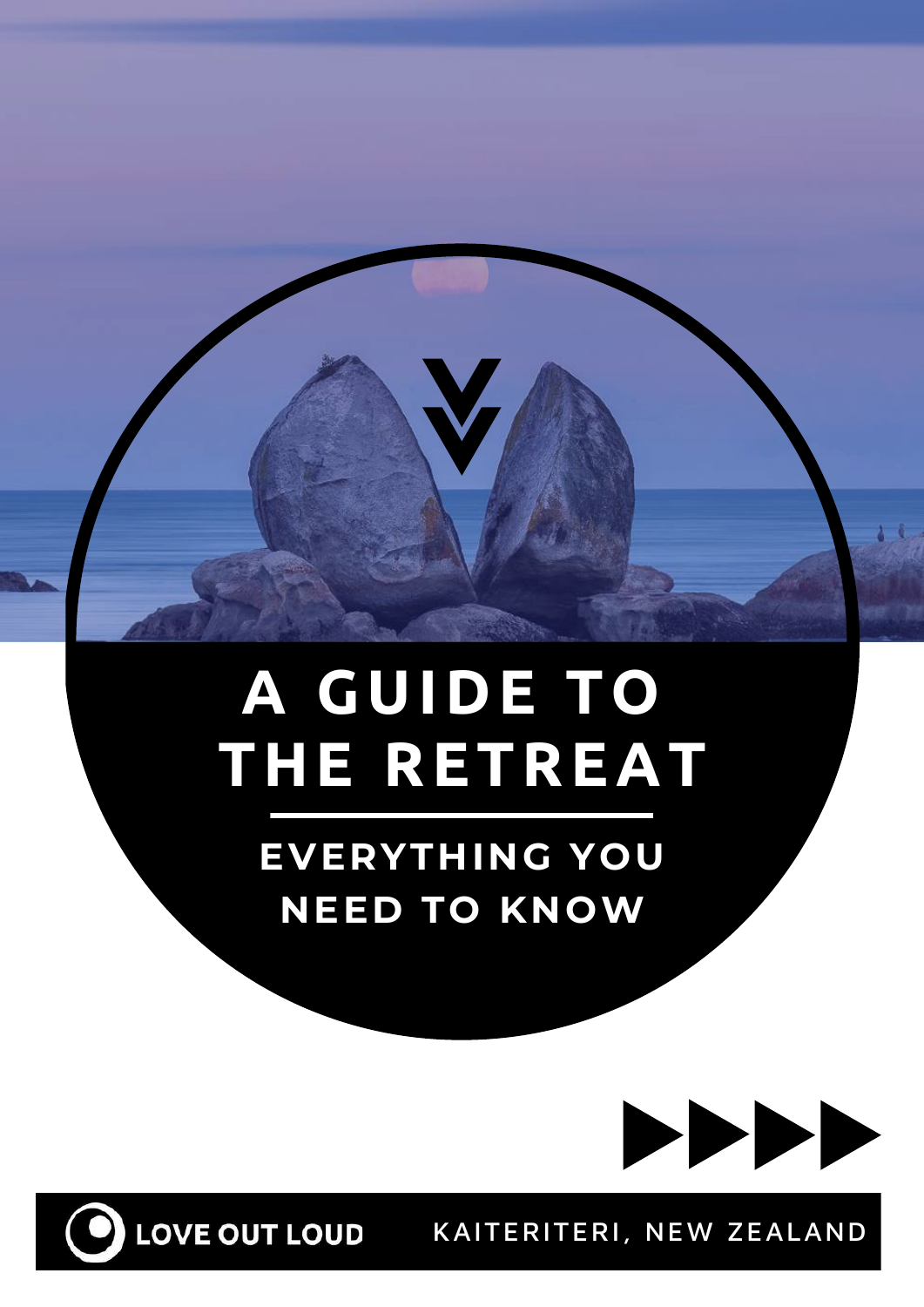# **A R E Y O U R E A D Y ?**

Love Out Loud is facilitating the World's Largest Love Based Movement by the end of 2020 - to rewrite the predictions of mental health challenges becoming the leading health epidemic in human history. Did you know that? The biggest thing for a movement, is that it MOVES. The epic thing about having a mission that we're so connected and committed to is that it become's easy to recruit you! This movement will only move when people like YOU take the journey with us. So from the whole team, we thank you and honour you from our heart to yours.

**W E W A N T Y O U T O L I V E A F U C K Y E S L I F E .**

**O N L Y A C R A Z Y P E R S O N W O U L D L O O K A T T H E I R S H I T D E A D I N T H E E Y E A N D S A Y, " I C H O O S E T O L O V E M Y S E L F, F O R G I V E M Y S E L F, A N D M O R E I M P O R T A N T L Y, F A C E M Y S E L F. "**

- Page 141, Chapter 7, Love Out Loud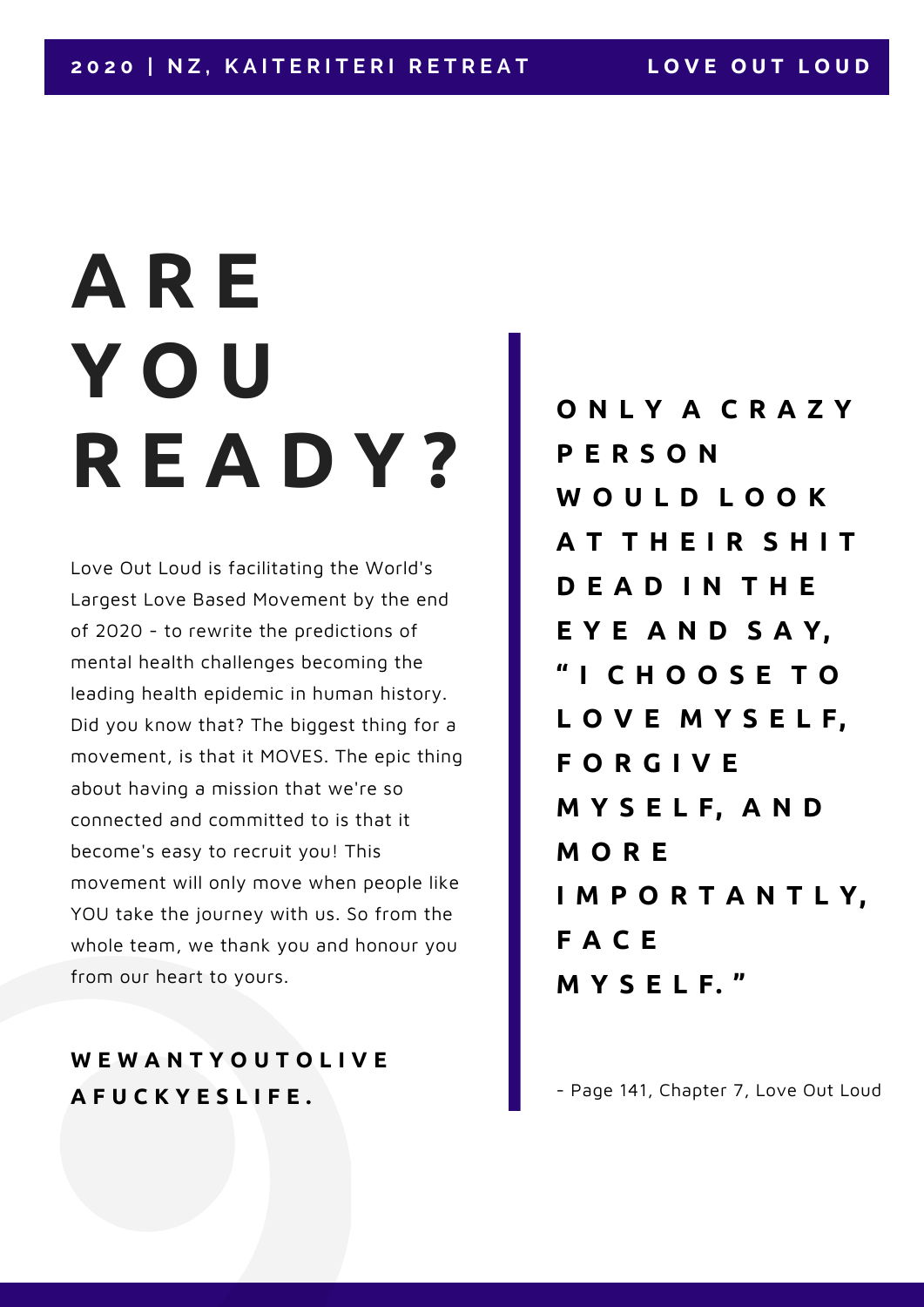### **L O V E O U T L O U D E R S WITH NICOLE GIBSON CEO LOVE OUT LOUD** GIVE YOURSELF FULL PERMISSION

When you wake up every day, are you jumping out of bed screaming; "FUCK YEAH! Another day!" Are you so filled with gratitude and excitement that there seems to be that sheen on everything you look at, or that notion of everything you're touching turning to gold?

Maybe you haven't been told yet, so brace yourself. YOU ARE MAGIC. YOU ARE MADE OF LOVE. Pure, unconditional, unbreakable, infinity expansive... love. Yet, there's most likely (a common side effect of living in the world as we know it) some debris... standing in your way.

The Love Out Loud Lake Como retreat is the absolutely perfect opportunity for you to unplug, be completely looked after and ease into a powerful, inspiring environment of philosophical conversation and authentic Italian ambiance. Come and hang out with an intimate group of high performers and take your mission in the world, as well as your levels of self-love, compassion and relationships to a whole other level. Our models of engagement have been developed after a decade working with hundreds of thousands of people globally; anchored in the most fundamental human needs.

This retreat is going to be a deep dive into yourself; an unveiling. Permission to finally come 'undone', so you can get to the core of who it is you really are. The reason you're on this planet. The higher purpose that will provide you access to the life of your dreams. This sort of personal development isn't going to tell you who to be, what to do or what the seven steps to happiness are; it's going to hold up a mirror for you to truly look at yourself, and learn to love who it is you see. It's a lasting and sustainable transformation..

Love is not finding the perfection, it's the unconditional permission to explore the imperfection.

So let's get exploring!

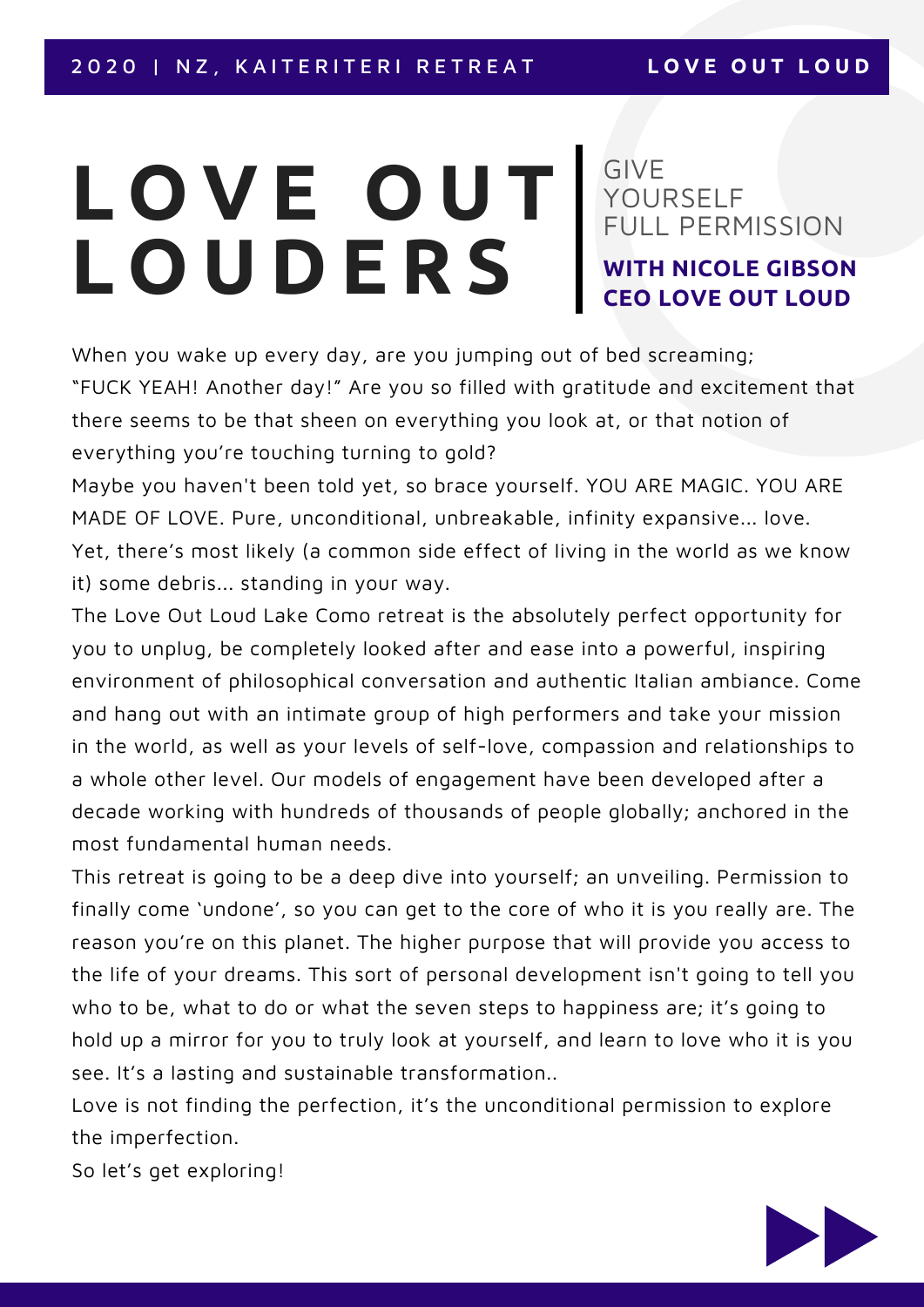





- Signed copy of Love Out Loud
- Use of the aqua centre; indoor and outdoor pool, spa, sauna and steam room
- A mixture of theory and embodiment sessions with complete guidance and support

### **ENJOY 4 DAYS AND 3 NIGHTS AT THE STUNNING BEAUTIFUL KIMI ORA ECO RESORT**



- Discounted 9 week holistic transformation plan post retreat
- Comprehensive workbook including all course content

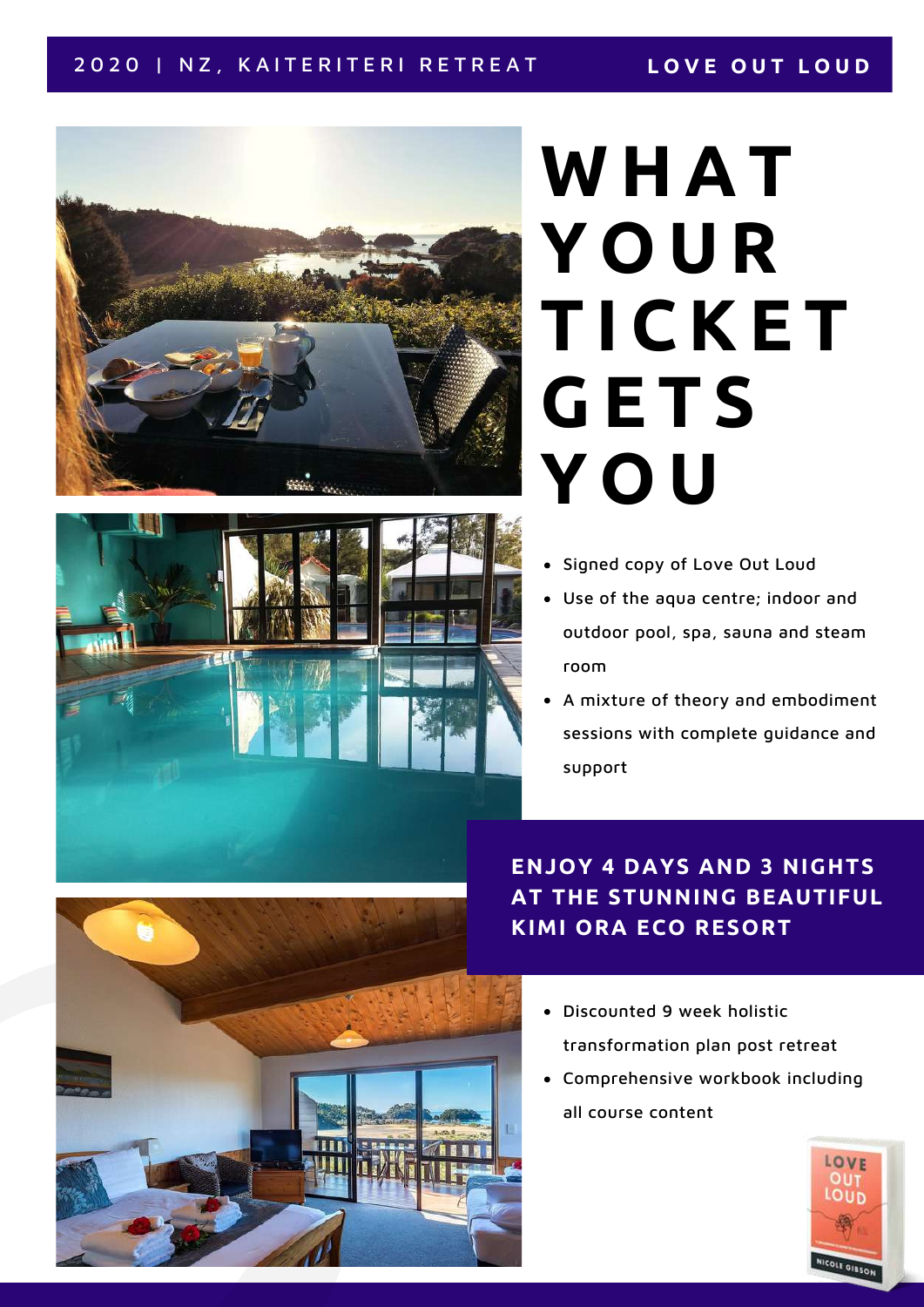# **T H E N E E D - T O - K N O W S**

### **D A T E S & A R R I V A L T I M E S**

The Retreat will begin on Thursday April 16th until Sunday 19th. You're welcome to arrive after 4pm on the Thursday to register and unpack – with the first session starting at 6pm that evening.

On Sunday – the closing session will finish at 4pm, although the rooms will need to be vacated in the morning.

## **LOCATION & TRANSPORT**

Kimi Ora Eco Resort is located in Kaiteriteri at 99 Martin Farm Rd, Kaiteriteri, Tasman. It's just a 50 minute drive northwest from Nelson airport. There will be a closed Facebook group for all Retreat Goers where you can link up for carpooling opportunities.

PAYMENT a 50% deposit is asked upfront, followed by final payment made 31 January 2020.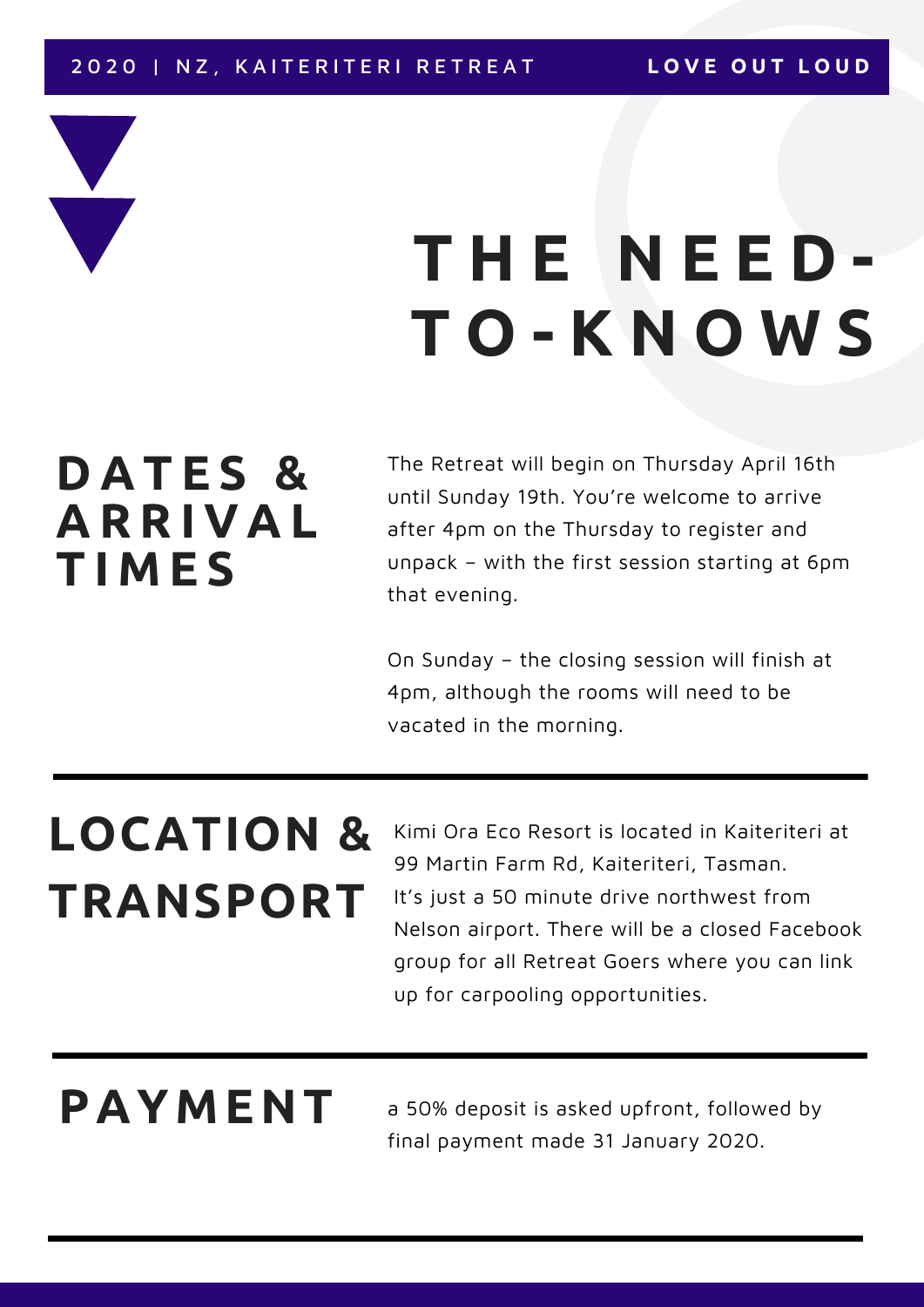### **L O V E O U T L O U D**



# **VENUE**

Kimi Ora Eco Resort is a sustainable eco-resort developed in 1984 as a place for people to nurture and strengthen their health through organic vegetarian food, exercise and relaxation, while maintaining minimal impact on the planet.



# **CATERING**

We will be serving delicious local, vegetarian and gluten free food throughout the entirety of the retreat. If you have any dietary concerns please let us know.





# **FACILITIES**

Situated near the Abel Tasman National Park, Kimi Ora Eco Resort offers a range of beautiful eco-friendly facilities.

- Panoramic views of Kaiteriteri Beach and Estuary
- Yoga Room
- Day Spa
- Aquatic Centre
- 12 hectares of serene bush-clad land with a 15 station fitness trail
- Guest Library and Lounge

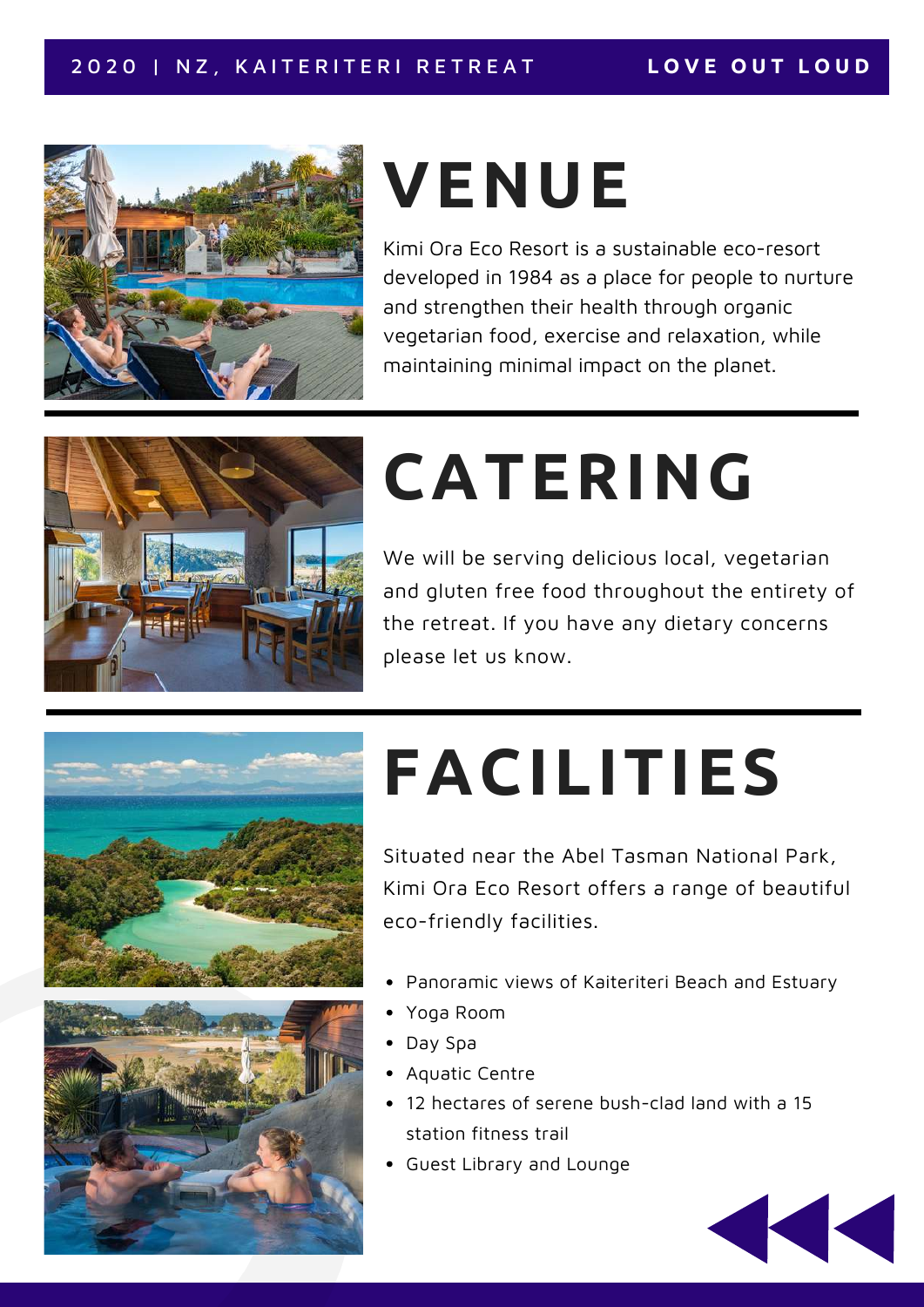## **THIS IS NOT FOR YOU**

- Those who aren't ready yet to let go into an experience and be free from what is holding them back
- People who don't want to build community and partner with others
- People who don't know how to have fun and let go
- People who are unwilling to do something different to achieve the life they dream of
- Those who may need specific or extra medical assistance (although this may be workable, please contact us to see if so)

### **YOU WERE MADE FOR THIS**



- Those who are ready to fully commit to a personal development journey
- People who struggle to "get out of their head" and into their heart
- Empaths who often find themselves fatigued or depleted because of the amount they give to others
- Those who are ready to take a stand against tall-poppy syndrome and step into their leadership
- Those who are ready to elevate their opportunities in life
- Those generally seeking more balance in their life
- Men who feel confined by cultures of masculinity
- People who have a deep sense that there is 'more to life'
- Those looking for more meaning, harmony, health and balance
- Those ready to embrace full responsibility for their life and create a life that is extraordinary





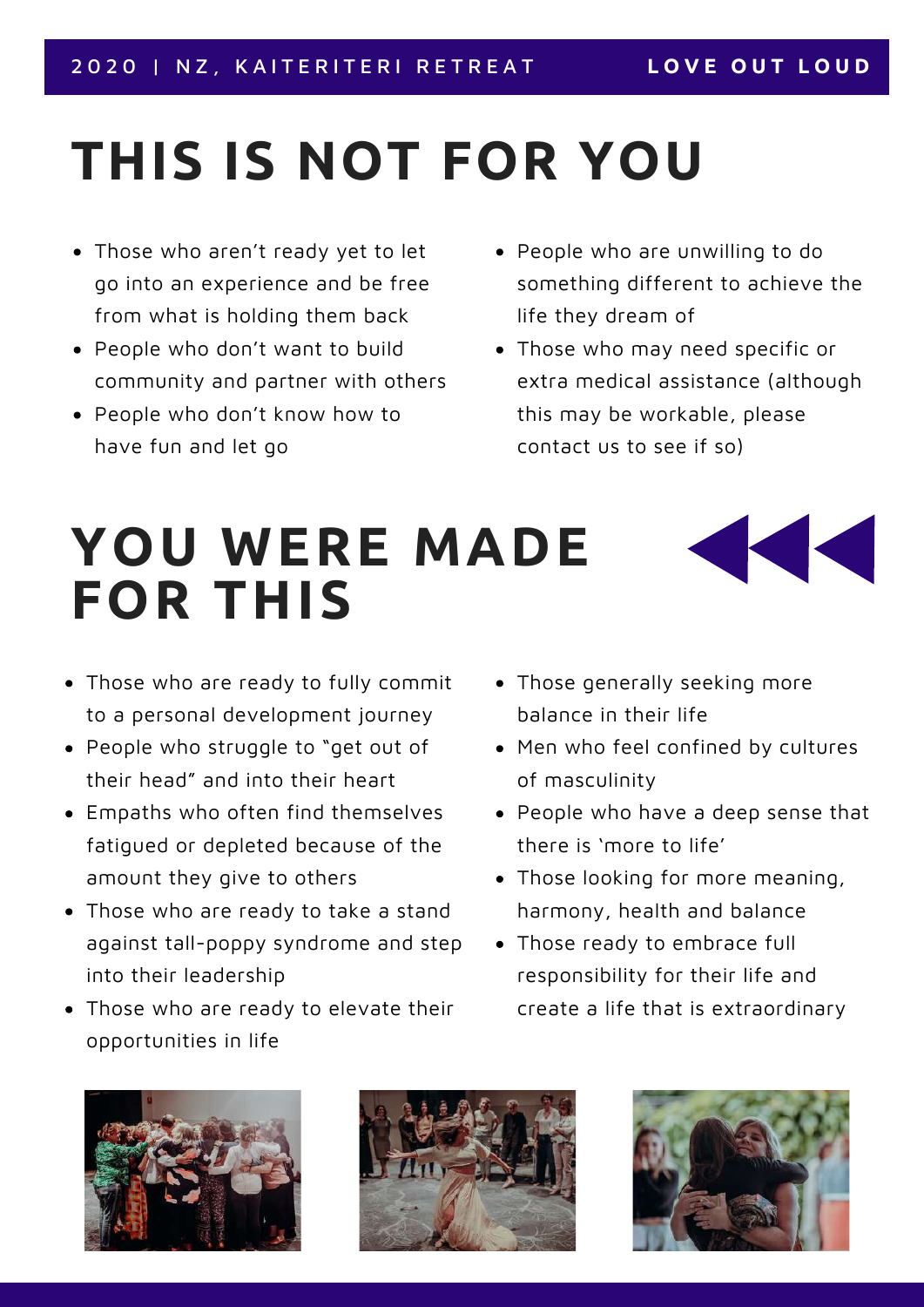







## **RETREAT OUTCOMES**

- The ability to process fears and traumas
- Positive physical, mental and spiritual health
- Connection to a tribe
- Rituals, techniques and practice to implement as desired in your everyday life to improve overall well being
- Connection to the global Love Out Loud community
- The ability to freely and unapologetically Love Out Loud!
- Being the master of your emotions; self love, self assurance and self confidence
- Awareness of unconscious biases, judgement and prejudice holding you back from genuine, heart-centred connection
- Awareness of negative belief systems, ideologies and limited stories holding you back from realising your potential
- Developed, improved and refined communication skills

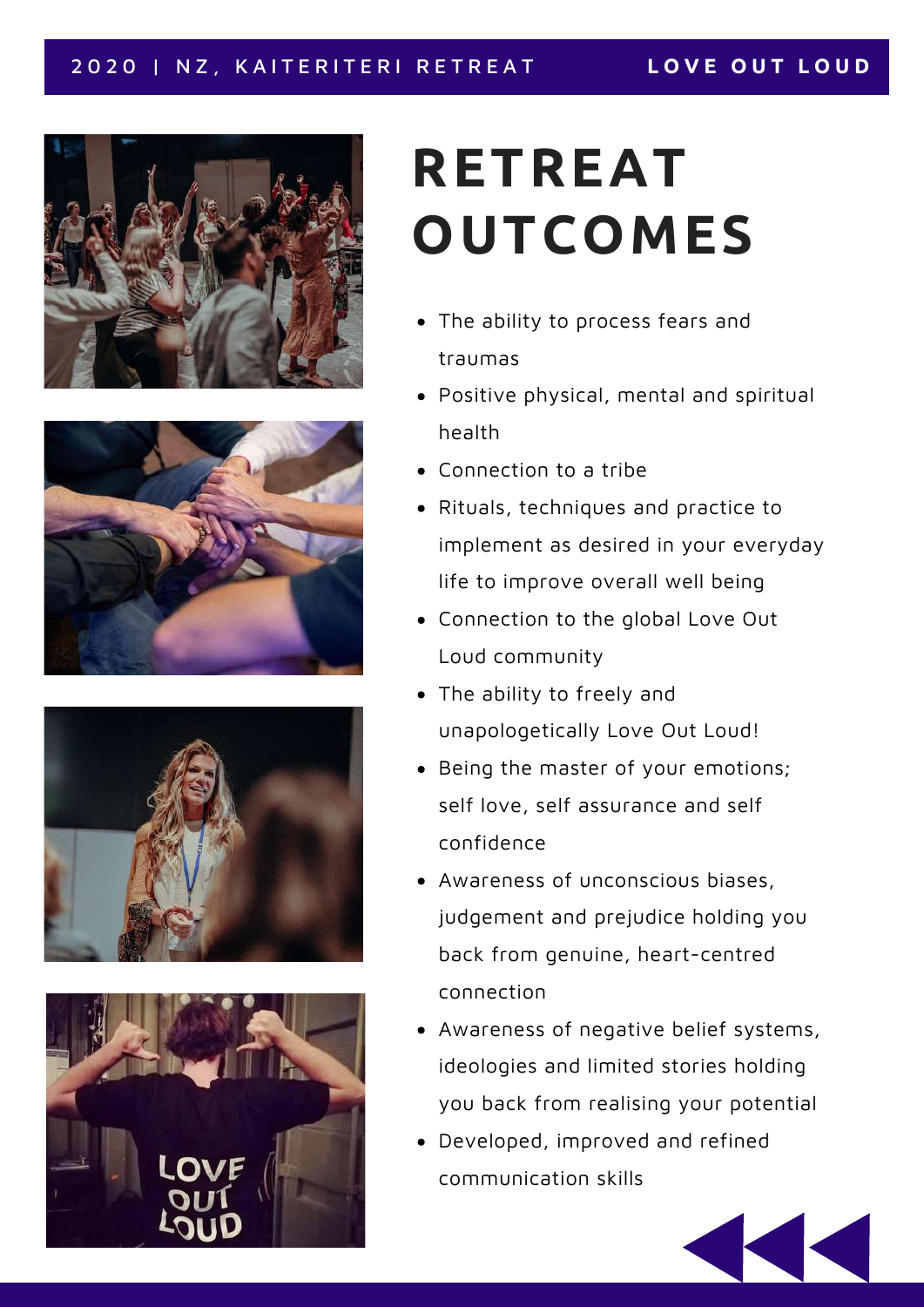# **M O D U L E S A N D G U I D I N G Q U E S T I O N S**

### **M O D U L E 1**

**BELIEF:** What are you really searching for you.

### **M O D U L E 4**

**DEATH:** What are you willing to die for?

### **M O D U L E 7**

**ACKNOWLEDGEMENT:** How can you alchemise your pain into beauty?

**HONESTY:** What is it you truly want?

**PURPOSE:** How does love rise up in you?

### **M O D U L E 8**

**GRATITUDE:** How can love become your ultimate perspective?

### **M O D U L E 2 M O D U L E 3**

### **ACCEPTANCE:**

What terrifies you about letting go of who you think you are?

### **M O D U L E 5 M O D U L E 6**

**CREATIVITY:** How will you birth your purpose into the world?

### **M O D U L E 9**

**SERVICE:** What is your quest?